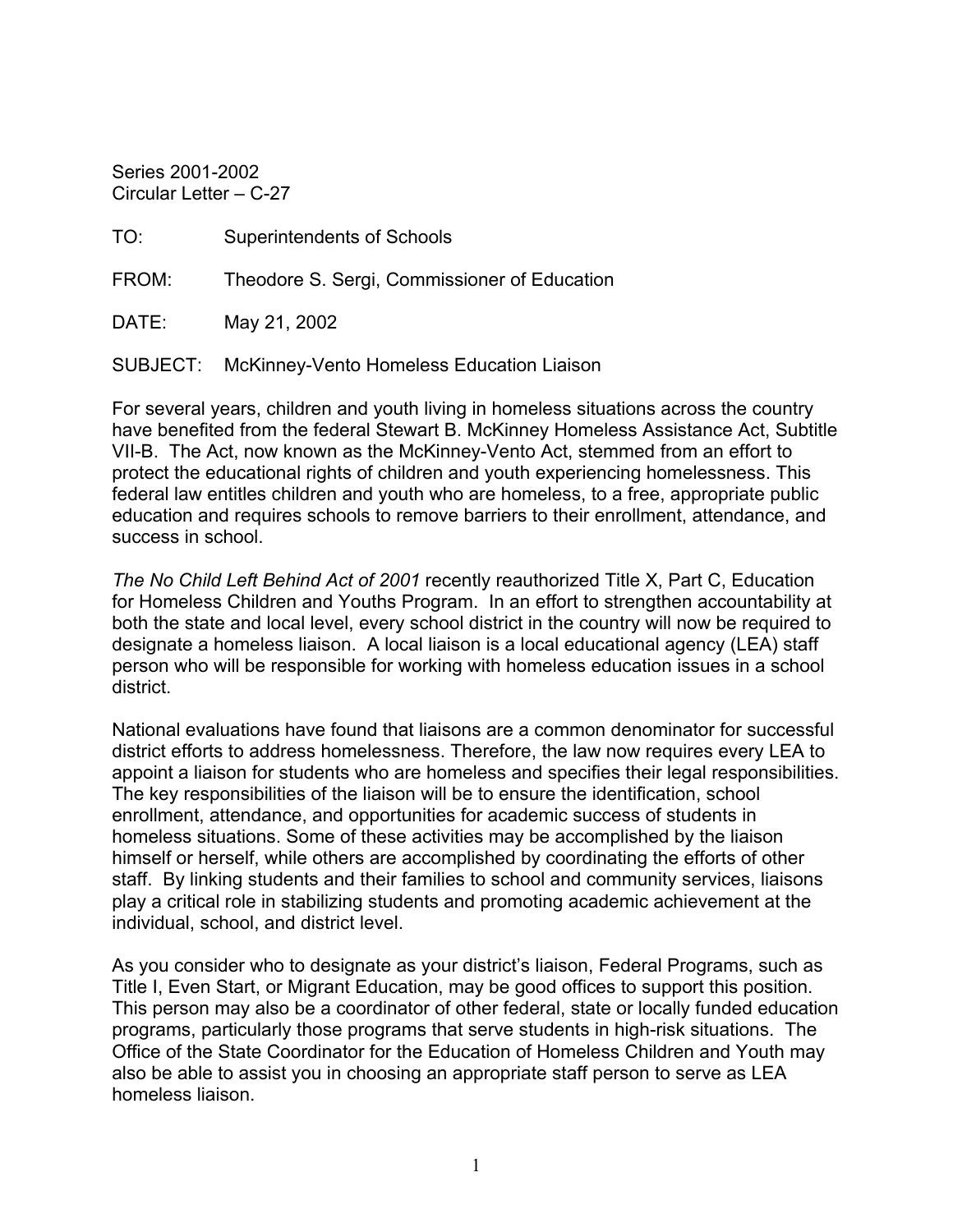Please complete the enclosed form designating a liaison, or a point of contact for the district. This information will allow us to begin forming a database through which critical information can be disseminated to school district administrators and staff. Please submit your completed form by June 21, 2002, to Louis Tallarita, Education Services Specialist, at the address listed on the enclosed form.

Thank you for your assistance in gathering this information. In the near future your designated liaison will begin to receive program guidance, publications, print information and announcements for training opportunities related to the education of homeless children and youth. We look forward to working with you to ensure that *No Child is Left Behind* in Connecticut.

If you have any questions related to the completion of the enclosed form or the McKinney-Vento Education of Homeless Children and Youth program, please contact Louis Tallarita at (860) 807-2058 or e-mail [louis.tallarita@po.state.ct.us.](mailto:louis.tallarita@po.state.ct.us)

TSS:lbt

**Enclosures**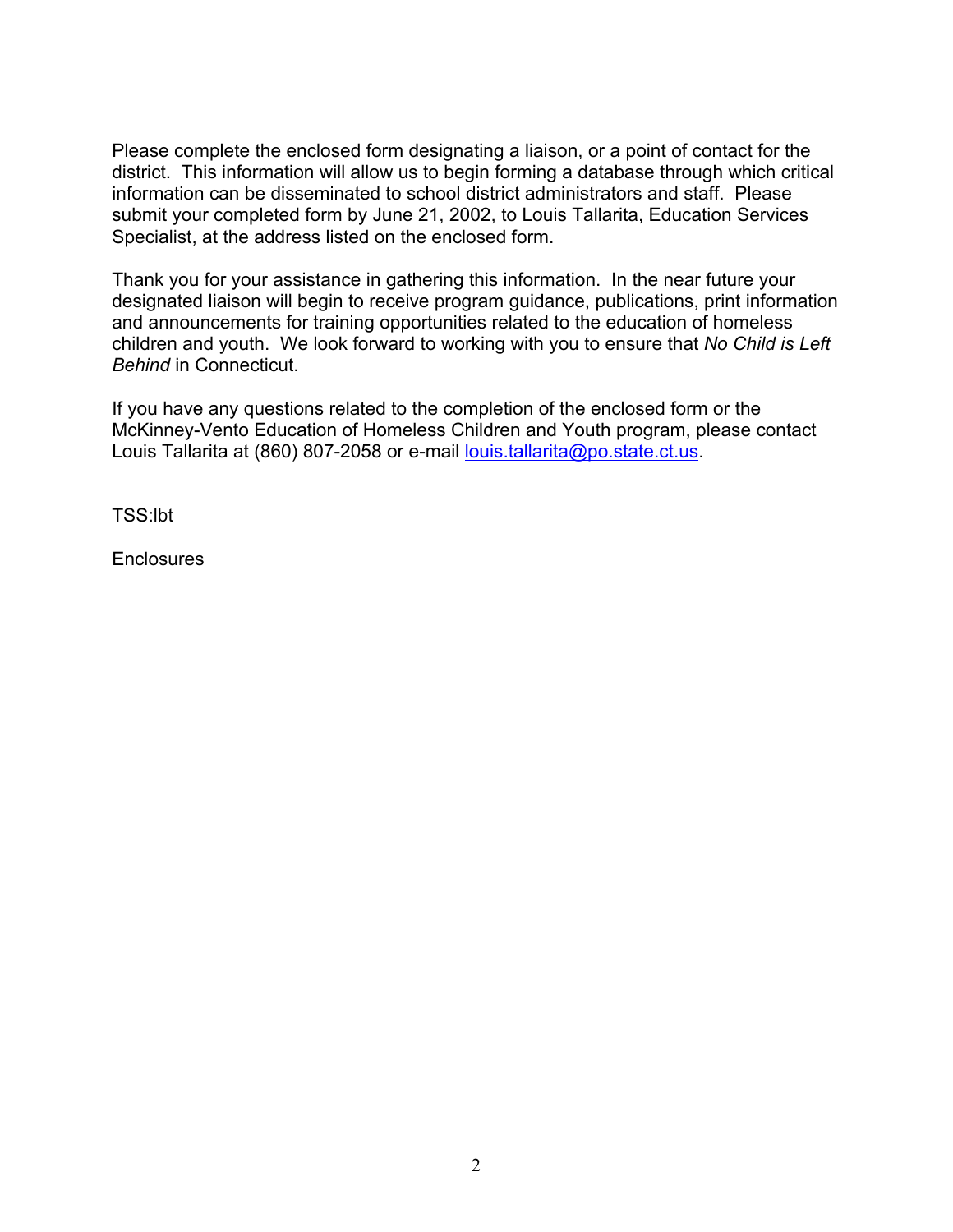

| <b>District Name</b>               |           |     |
|------------------------------------|-----------|-----|
|                                    |           |     |
| Address                            |           |     |
|                                    |           |     |
| Homeless Education Liaison/Contact | Title     |     |
|                                    |           |     |
| E-mail                             | Telephone | Fax |
|                                    |           |     |

Will the person listed above serve as a district liaison for homeless children and youth (assist homeless families with student enrollment, ect.) or simply serve as a temporary point of contact between SDE and your district?

Liaison

Temporary Contact

Is the person listed above familiar with the federal McKinney-Vento Act for the Education of Homeless Children and Youth? (This information will assist us in providing appropriate materials and information to the district liaison/contacts.)

No

Please return this completed form by June 15, 2002, or simply e–mail the information requested on this form to:

> Louis Tallarita, Education Services Specialist Education of Homeless Children and Youth Division of Educational Programs and Services 25 Industrial Park Road Middletown, CT 06407 P(860)807-2058 F(860)807-2084 E-mail louis.tallarita@po.state.ct.us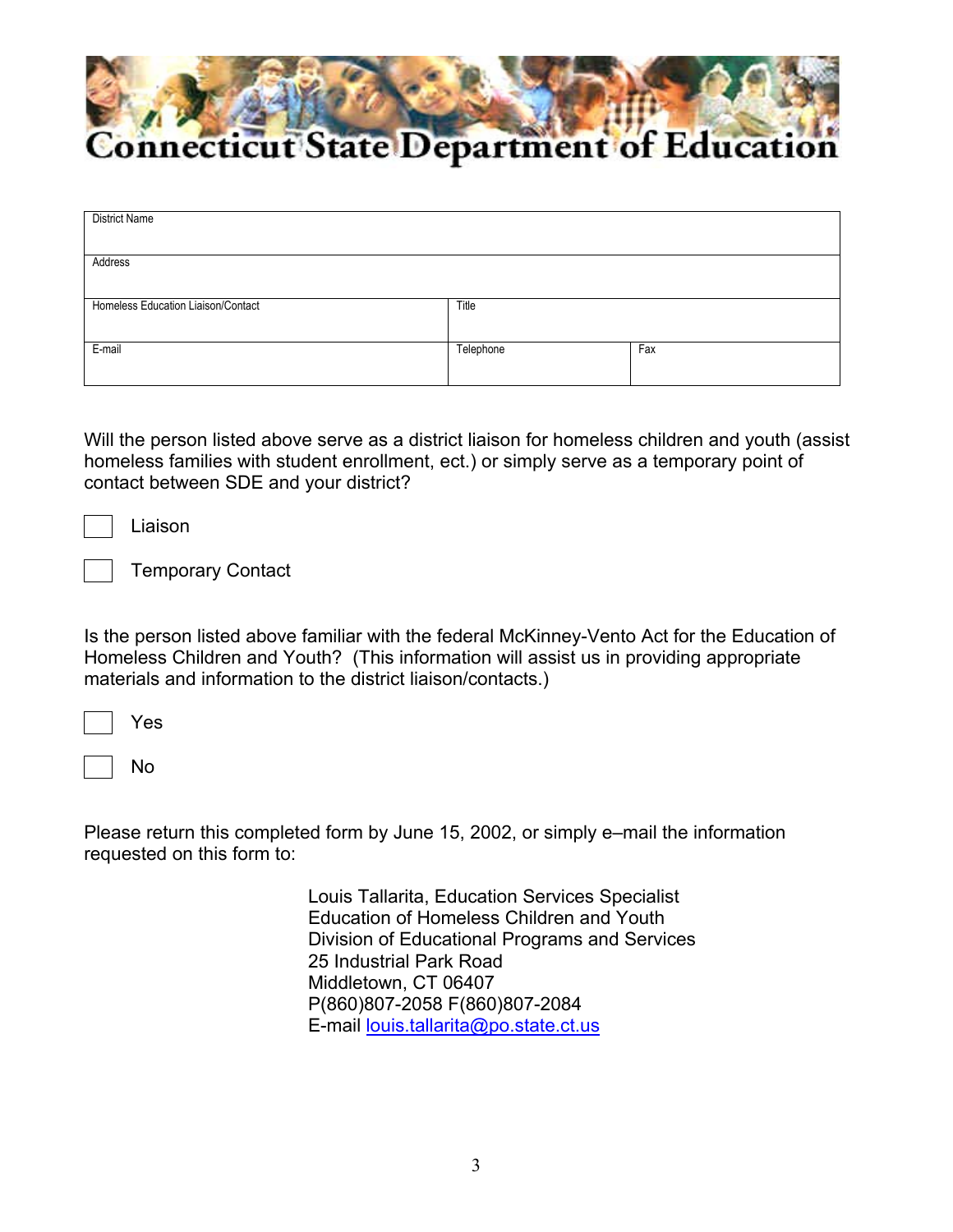# **Short Summary of McKinney-Vento Amendments**

# **McKinney-Vento 2001 Reauthorization - At a Glance**

| Who is Homeless?                                     | The McKinney-Vento Homeless Assistance Act, reauthorized in January 2002,<br>ensures educational rights and protections for children and youth experiencing   |
|------------------------------------------------------|---------------------------------------------------------------------------------------------------------------------------------------------------------------|
| According to the                                     | homelessness. This summary provides a brief overview of key provisions of the                                                                                 |
| McKinney-Vento                                       | reauthorized Act.                                                                                                                                             |
| Homeless Assistance Act,                             |                                                                                                                                                               |
| 42 U.S.C. 11435(2).                                  | Definitions*                                                                                                                                                  |
|                                                      |                                                                                                                                                               |
| "Sec. 725. Definitions -                             | The 2001 reauthorization includes definitions of who is considered homeless                                                                                   |
| For purposes of this                                 | for the purposes of this subtitle of the McKinney-Vento Act, and therefore                                                                                    |
| $subtitle -$                                         | who is eligible for the rights and protections it provides. These definitions<br>include children and youth who are living with a friend, relative or someone |
| $(2)$ The term 'homeless                             | else because they lost their home or can't afford housing; children and youth                                                                                 |
| children and youths' -                               | who are staying in a motel or hotel due to lack of adequate alternative                                                                                       |
|                                                      | accommodations; children and youth who are living in an emergency or                                                                                          |
| (A) means individuals                                | transitional shelter or a domestic violence shelter, and many other situations                                                                                |
| who lack a fixed, regular,                           | (see side panel for full definition).                                                                                                                         |
| and adequate nighttime                               |                                                                                                                                                               |
| residence (within the                                | Academic Achievement                                                                                                                                          |
| meaning of section                                   |                                                                                                                                                               |
| $103(a)(1)$ ; and                                    | States must describe in their state McKinney-Vento plan how students in                                                                                       |
|                                                      | homeless situations are or will be given the opportunity to meet the same                                                                                     |
| (B) includes-                                        | challenging State academic achievement standards all students are expected                                                                                    |
| (i) children and youths                              | to meet.                                                                                                                                                      |
| who are sharing the                                  | It is the policy of Congress that students in homeless situations should have                                                                                 |
| housing of other persons                             | access to the education and other services they need to ensure that they have                                                                                 |
| due to loss of housing,                              | an opportunity to meet the same challenging State student academic                                                                                            |
| economic hardship, or a                              | achievement standards to which all students are held.                                                                                                         |
| similar reason; are living                           |                                                                                                                                                               |
| in motels, hotels, trailer                           | School Selection*                                                                                                                                             |
| parks, or camping                                    |                                                                                                                                                               |
| grounds due to the lack of                           | Local Educational Agencies (LEAs) must, to the extent feasible, keep<br>$\bullet$                                                                             |
| alternative adequate                                 | students in homeless situations in their school of origin (defined as the school                                                                              |
| accommodations; are                                  | attended when permanently housed, or the school in which they were last                                                                                       |
| living in emergency or<br>transitional shelters; are | enrolled), unless it is against the parent's or guardian's wishes. (See                                                                                       |
| abandoned in hospitals;                              | Transportation, below, for information on transportation to the school of                                                                                     |
| or are awaiting foster                               | origin.)                                                                                                                                                      |
| care placement;                                      | Students can stay in their school of origin the entire time they are homeless,                                                                                |
|                                                      | and until the end of any academic year in which they move into permanent                                                                                      |
| (ii) children and youths                             | housing.                                                                                                                                                      |
| who have a primary                                   | Students may also choose to enroll in any public school that students living in<br>the same attendance area are eligible to attend. (See Enrollment, below).  |
| nighttime residence that                             | If a student is sent to a school other than the school of origin or the school<br>$\bullet$                                                                   |
| is a public or private                               | requested by a parent/guardian, the LEA must provide a written explanation                                                                                    |
| place not designed for or                            | of its decision and the right to appeal, whether or not the parent/guardian                                                                                   |
| ordinarily used as a                                 | disputes the placement. (See Dispute Resolution, below.)                                                                                                      |
| regular sleeping                                     | Homeless liaisons must help unaccompanied youth (youth who are not in the<br>٠                                                                                |
| accommodation for                                    | physical custody of a parent or guardian) choose and enroll in a school, after                                                                                |
| human beings (within the                             | considering the youth's wishes, and provide youth with notice of their right to                                                                               |
| meaning of section                                   | appeal an enrollment choice that goes against their wishes. (See Liaisons,                                                                                    |
| 103(a)(2)(C);                                        | below, for the appointment and duties of                                                                                                                      |
|                                                      |                                                                                                                                                               |
| (iii) children and youths                            |                                                                                                                                                               |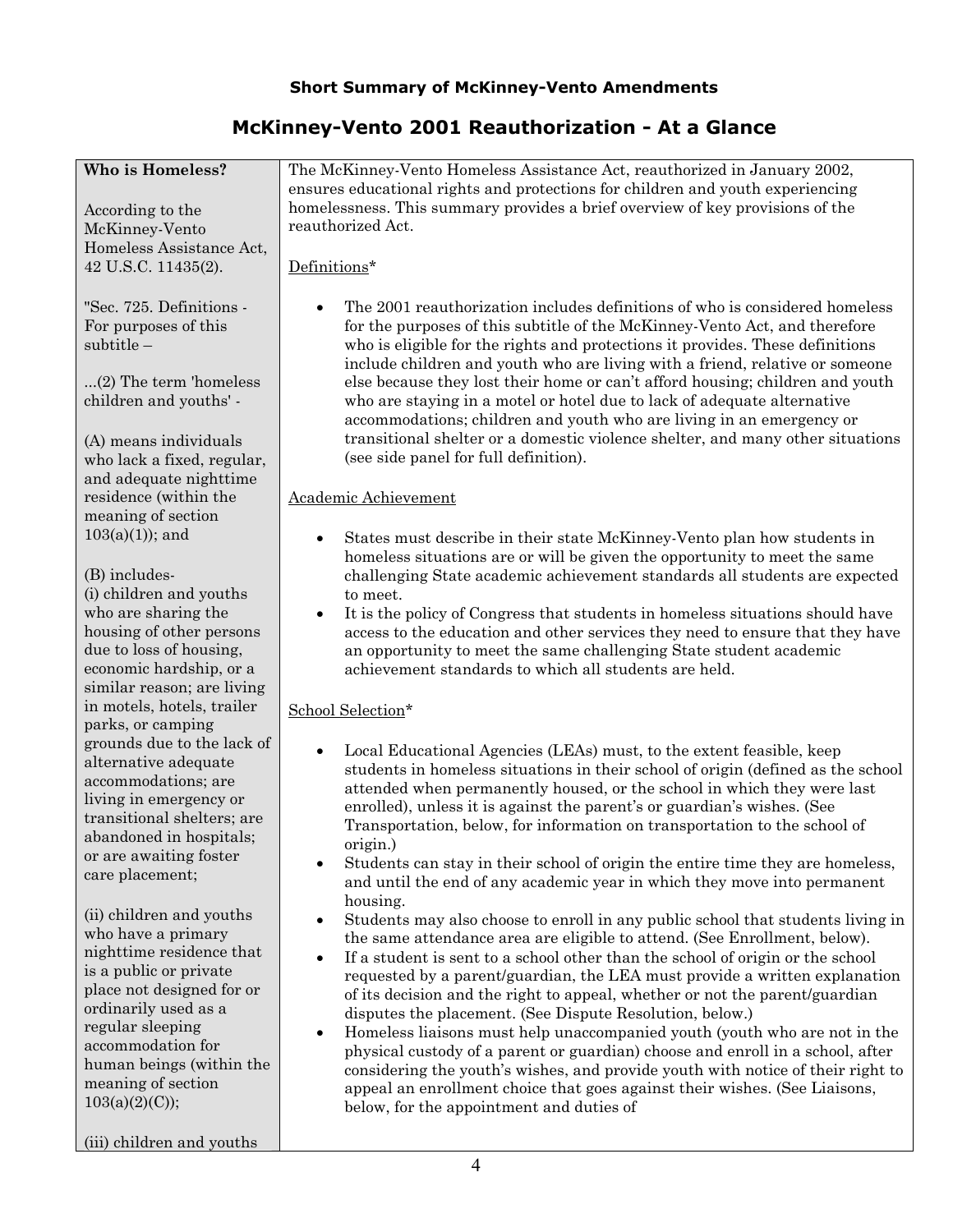who are living in cars, parks, public spaces, abandoned buildings, substandard housing, bus or train stations, or similar settings; and (iv) migratory children (as such term is defined in section 1309 of the Elementary and Secondary Education Act of 1965) who qualify as homeless for the purposes of this subtitle because the children are living in circumstances described in clauses (i) through (iii)."

#### Enrollment\*

- LEAs must immediately enroll students in homeless situations, even if they do not have required documents, such as school records, medical records, proof of residency, or other documents. The term "enroll" is defined as attending classes and participating fully in school activities.
- Enrolling schools must obtain school records from the previous school, and students must be enrolled in school while records are obtained.
- If a student does not have immunizations or immunization or medical records, the liaison must immediately assist in obtaining them, and the student must be enrolled in school in the interim.
- Schools must maintain records for students who are homeless so they are available quickly.
- States must address problems resulting from enrollment delays caused by immunization and medical records requirements, residency requirements, lack of birth certificates, school records or other documentation, guardianship issues, or uniform or dress code requirements.
- States and LEAs must develop, review and revise their policies to remove barriers to the enrollment and retention of children and youth in homeless situations.

## Dispute Resolution\*

- Every state must establish procedures to promptly resolve disputes regarding the educational placement of homeless students.
- Whenever a dispute arises, the student must be immediately admitted to the school of choice while the dispute is being resolved.
- A written explanation of the school's decision must be provided if a parent, guardian or unaccompanied youth disputes a school placement or enrollment decision.
- The school must refer the student, parent or guardian to the local liaison to carry out the dispute resolution process as expeditiously as possible (see Liaisons for the duties of liaisons).
- Liaisons must ensure that this provision is followed for unaccompanied youth.

## Transportation\*

- At a parent's or guardian's request, homeless students must be provided with transportation to and from their school of origin.
- For unaccompanied youth, transportation to and from the school of origin must be provided at the liaison's request.
- If the student's temporary residence and the school of origin are in the same LEA, that LEA must provide transportation. If the student is living outside the school of origin's LEA, the LEA where the student is living and the school of origin's LEA must determine how to divide the responsibility and cost of providing transportation, or they must share the responsibility and cost equally.
- In addition to providing transportation to the school of origin, LEAs must provide students in homeless situations with transportation services comparable to those provided to other students.

#### Liaisons\*

• Every LEA must designate an appropriate staff person as a local educational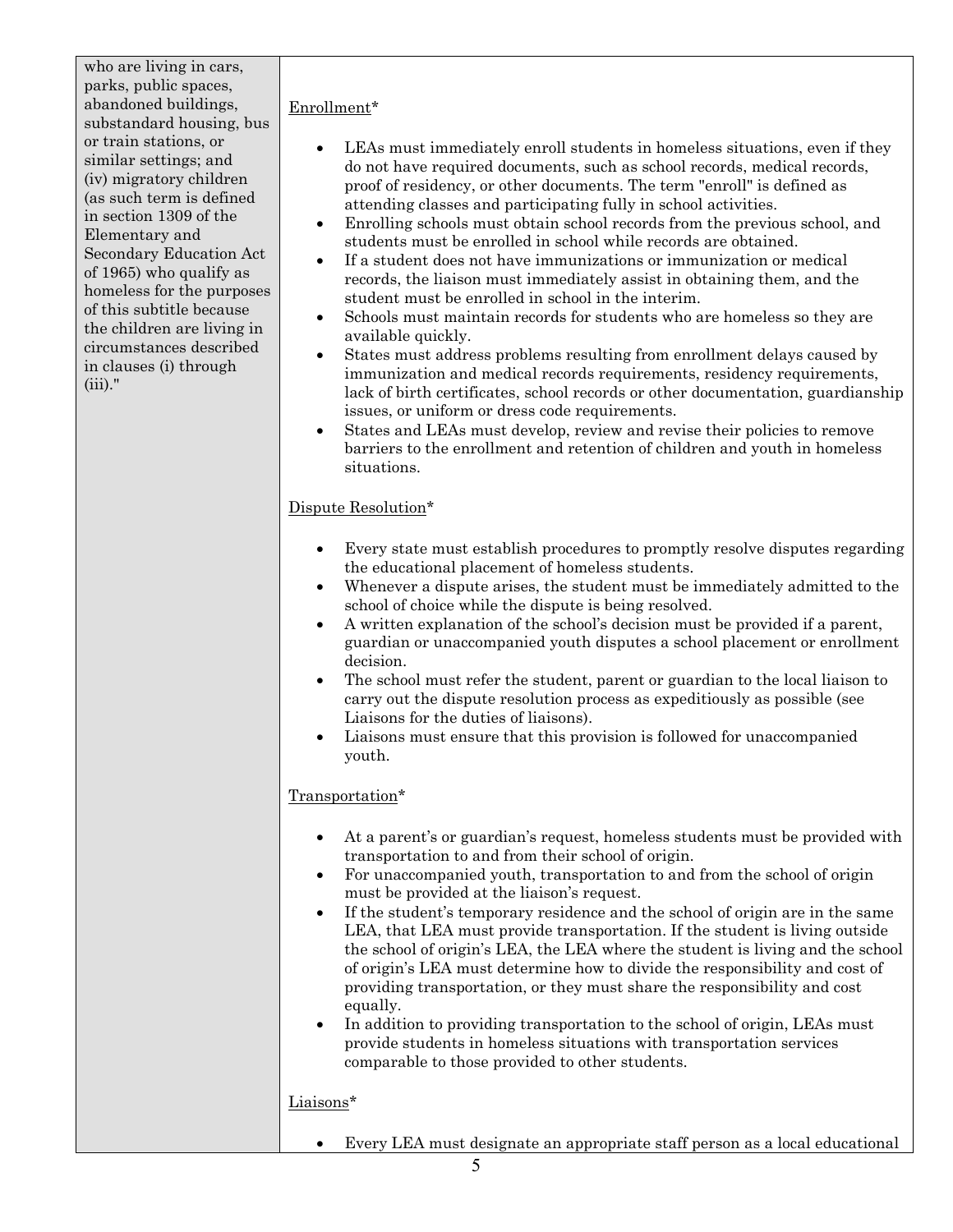| agency liaison for students in homeless situations.<br>Liaisons must ensure that:<br>٠                                                                                                                                                                                                                                                                                                                                                                                                                                                                  |
|---------------------------------------------------------------------------------------------------------------------------------------------------------------------------------------------------------------------------------------------------------------------------------------------------------------------------------------------------------------------------------------------------------------------------------------------------------------------------------------------------------------------------------------------------------|
| Children and youth in homeless situations are identified by school personnel<br>$\bullet$                                                                                                                                                                                                                                                                                                                                                                                                                                                               |
| and through coordination activities with other entities and agencies*                                                                                                                                                                                                                                                                                                                                                                                                                                                                                   |
| Children and youth enroll in, and have full and equal opportunity to succeed<br>٠<br>in, the schools of the LEA                                                                                                                                                                                                                                                                                                                                                                                                                                         |
| Families, children, and youth receive educational services for which they are<br>$\bullet$<br>eligible, including Head Start, Even Start, and pre-school programs                                                                                                                                                                                                                                                                                                                                                                                       |
| administered by the LEA, and referrals to health, mental health, dental, and<br>other appropriate services                                                                                                                                                                                                                                                                                                                                                                                                                                              |
| Parents or guardians are informed of educational and related opportunities<br>$\bullet$<br>available to their children, and are provided with meaningful opportunities to<br>participate in the education of their children<br>Public notice of the educational rights of students in homeless situations is<br>$\bullet$                                                                                                                                                                                                                               |
| disseminated where children and youth receive services under the Act (such                                                                                                                                                                                                                                                                                                                                                                                                                                                                              |
| as schools, family shelters, and soup kitchens)<br>Enrollment disputes are mediated in accordance with the Enrollment<br>$\bullet$                                                                                                                                                                                                                                                                                                                                                                                                                      |
| Disputes section (see Dispute Resolution, above)                                                                                                                                                                                                                                                                                                                                                                                                                                                                                                        |
| Parents and guardians, and unaccompanied youth, are fully informed of all<br>$\bullet$<br>transportation services, including to the school of origin, and are assisted in                                                                                                                                                                                                                                                                                                                                                                               |
| accessing transportation services.<br>Liaisons must collaborate and coordinate with state coordinators and<br>$\bullet$                                                                                                                                                                                                                                                                                                                                                                                                                                 |
| community and school personnel responsible for the provision of education                                                                                                                                                                                                                                                                                                                                                                                                                                                                               |
| and related services to children and youth in homeless situations.                                                                                                                                                                                                                                                                                                                                                                                                                                                                                      |
| State coordinators and LEAs must inform school personnel, service providers,<br>$\bullet$<br>and advocates who work with families in homeless situations of the duties of<br>the liaison.                                                                                                                                                                                                                                                                                                                                                               |
| Segregation*                                                                                                                                                                                                                                                                                                                                                                                                                                                                                                                                            |
| It is the policy of the Congress that homelessness alone is not sufficient<br>$\bullet$<br>reason to separate students from the mainstream school environment.<br>States that receive McKinney-Vento Act assistance are prohibited from<br>$\bullet$<br>segregating homeless students in separate schools, separate programs within                                                                                                                                                                                                                     |
| schools, or separate settings within schools, except:<br>States that have separate schools operated in FY2000 in a "covered county"<br>$\bullet$<br>are excluded from the prohibition, and are eligible to receive McKinney funds,<br>providing that the covered schools, and the LEAs that the homeless children<br>enrolled in the covered schools are eligible to attend, meet the requirements<br>specified for them in the Act (Covered counties are Orange County, CA; San<br>Diego County, CA; San Joaquin County, CA; and Maricopa County, AZ). |
| If McKinney-Vento services are provided on school grounds, schools must not<br>$\bullet$<br>provide services in settings within a school that segregate homeless children<br>and youth from other children and youth, except as is necessary for short<br>periods of time for health and safety emergencies, or to provide temporary,<br>special, and supplementary services.                                                                                                                                                                           |
| SEAs and LEAs must adopt policies and practices to ensure that homeless<br>$\bullet$<br>children and youth are not segregated on the basis of their status as<br>homeless, or stigmatized.                                                                                                                                                                                                                                                                                                                                                              |
| Services provided with McKinney-Vento Act funds must not replace the<br>$\bullet$<br>regular academic program and must be designed to expand upon or improve<br>services provided as part of the school's regular academic program.                                                                                                                                                                                                                                                                                                                     |
| <b>Local Subgrants</b>                                                                                                                                                                                                                                                                                                                                                                                                                                                                                                                                  |
| States are required to award competitive subgrants to LEAs based on need<br>$\bullet$<br>and quality of the application submitted.                                                                                                                                                                                                                                                                                                                                                                                                                      |
|                                                                                                                                                                                                                                                                                                                                                                                                                                                                                                                                                         |